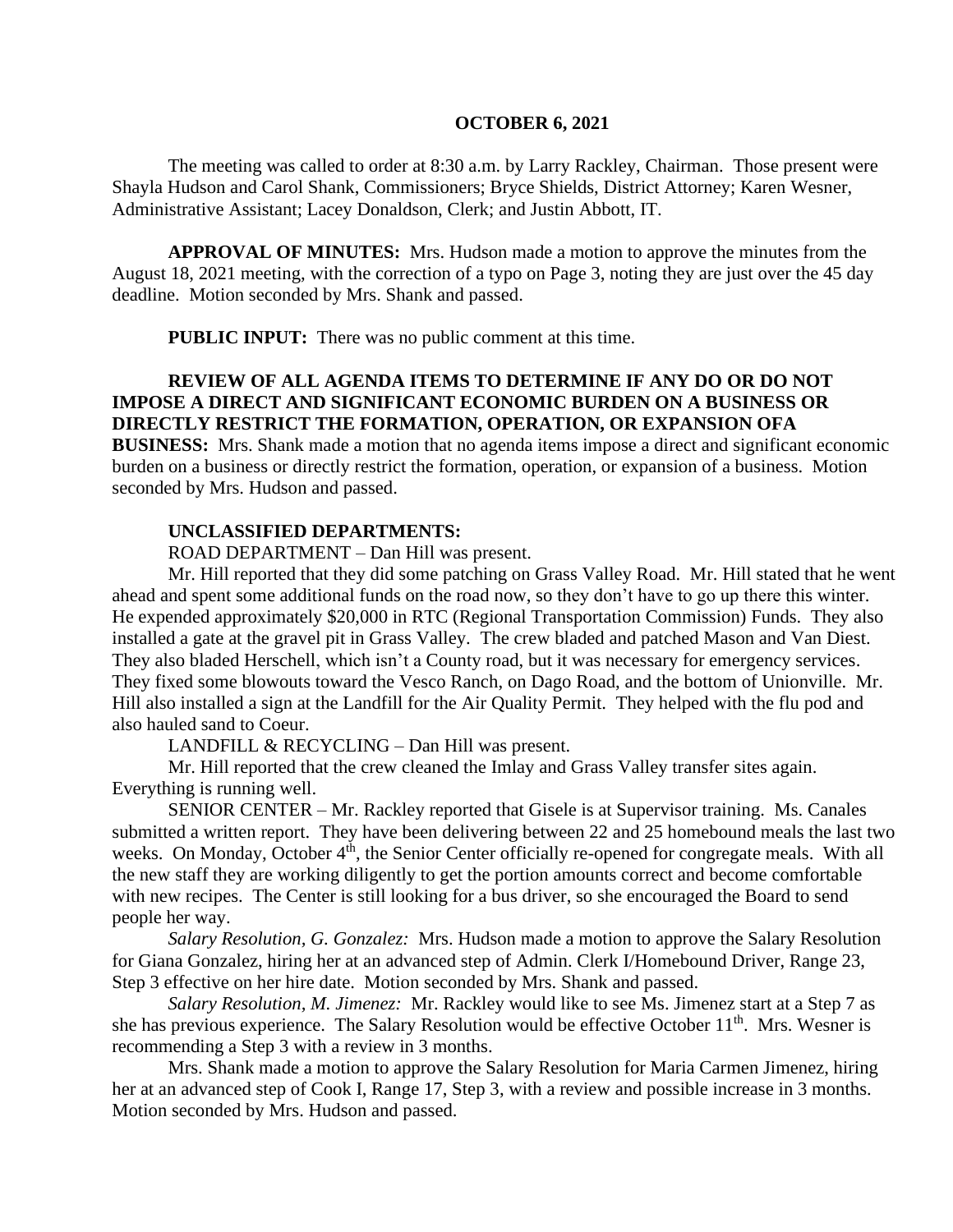Mr. Rackley also stated that there is a ServSafe class coming up in Reno and Gisele is seeing if the State will fund attendance. Mrs. Hudson stated that someone with ServSafe certification has to be on site at all times.

BUILDINGS AND GROUNDS – John Handka was present.

Mr. Handka reported that they have started winterizing all the sprinkler systems. The bathrooms will stay open as long as possible. They did have some vandalism in the restrooms again. They are also still cleaning up weeds, etc. as needed.

#### *REQUEST FOR APPROVAL AND FUNDING FOR THE FOLLOWING PROJECTS:*

*Road Department, Panic Buttons, \$2,111.15:* Mrs. Hudson made a motion to approve the installation of panic buttons for the Road Department in an amount of \$2,111.15 coming from the Buildings and Grounds Security line item. Motion seconded by Mrs. Shank and passed.

*Community Center, Break Room door, \$1,650.00:* Mr. Handka stated that this has already been ordered.

Mrs. Shank made a motion to approve the purchase of a new door for the break room at the Community Center in the amount of \$1,650.00, with Mr. Handka working with Mrs. Childs regarding the budget. Motion seconded by Mrs. Hudson and passed.

*Derby Field Airport, Fuel System Dispenser, 1) \$11,266.56 or 2) \$10,473.41:* Mr. Rackley stated that these funds would come from COVID grant funds for the Airport. There was some discussion regarding the two quotes.

Mrs. Shank made a motion to approve purchasing a new Fuel System Dispenser for the Airport in an amount not to exceed \$12,000. Motion seconded by Mrs. Hudson and passed.

*REQUEST TO APPLY FOR POOL/PACT GRANT IN THE AMOUNT OF \$9,973.00 FOR HANDICAPPED DOOR OPENING/CLOSING ASSISTS FOR THE FRONT ENTRANCE DOORS OF THE ADMINISTRATION BUILDING, DMV, AND COMMUNITY CENTER:* Mrs. Hudson made a motion to approve submitting a grant application to POOL/PACT in the amount of \$9,973.00 to purchase handicapped door opening and closing assists for the front entrance of the Admin Building, the DMV and the Community Center. Motion seconded by Mrs. Shank and passed.

Mr. Handka stated that the County will have to pay for the electrical upgrades.

*PATRICIA BURKE, REQUEST FOR USE OF THE COUNTY COURTHOUSE PARK FOR "DECEMBER TO REMEMBER" ACTIVITIES, PLACING LUMINARIES ON COURTHOUSE STEPS HONORING HEROES, DECEMBER 11, 2021:* Cindy Plummer was also present.

Ms. Burke gave an overview of their plans. They would like to decorate more trees in the park. They have lights donated, but don't know what power source is available. Mrs. Shank suggested battery powered lights. Mrs. Plummer stated that it would just be 5-6 feet up the trunk. It was suggested that they speak with Mr. Handka. It was noted that the High School would like to place the luminaries on the Courthouse steps honoring our local heroes on December 11<sup>th</sup>.

Mrs. Shank made a motion to approve the request to use the Courthouse Park for "December to Remember" activities and placing luminaries on the Courthouse steps on December 11, 2021. Motion seconded by Mrs. Hudson and passed.

LIBRARY – Kathie Brinkerhoff was present.

Ms. Brinkerhoff asked if the Library could be included in the automatic door opener grant. Mrs. Shank stated that the grant limit is \$10,000 so it wouldn't fit this time around. She advised Ms. Brinkerhoff to speak with Mr. Handka about other options.

*Request for approval to hire part time employee:* Ms. Brinkerhoff stated that she spoke with Mrs. Childs and there is money available in the budget. Mrs. Shank stated that the Commission reduced the tax rate for the Library, and she is concerned that adding a position at this time would not be sustainable. She also asked about Library numbers. Ms. Brinkerhoff stated that numbers are still down. Mrs. Shank stated that she is not in favor of hiring someone. Mrs. Hudson also worries about it being sustainable.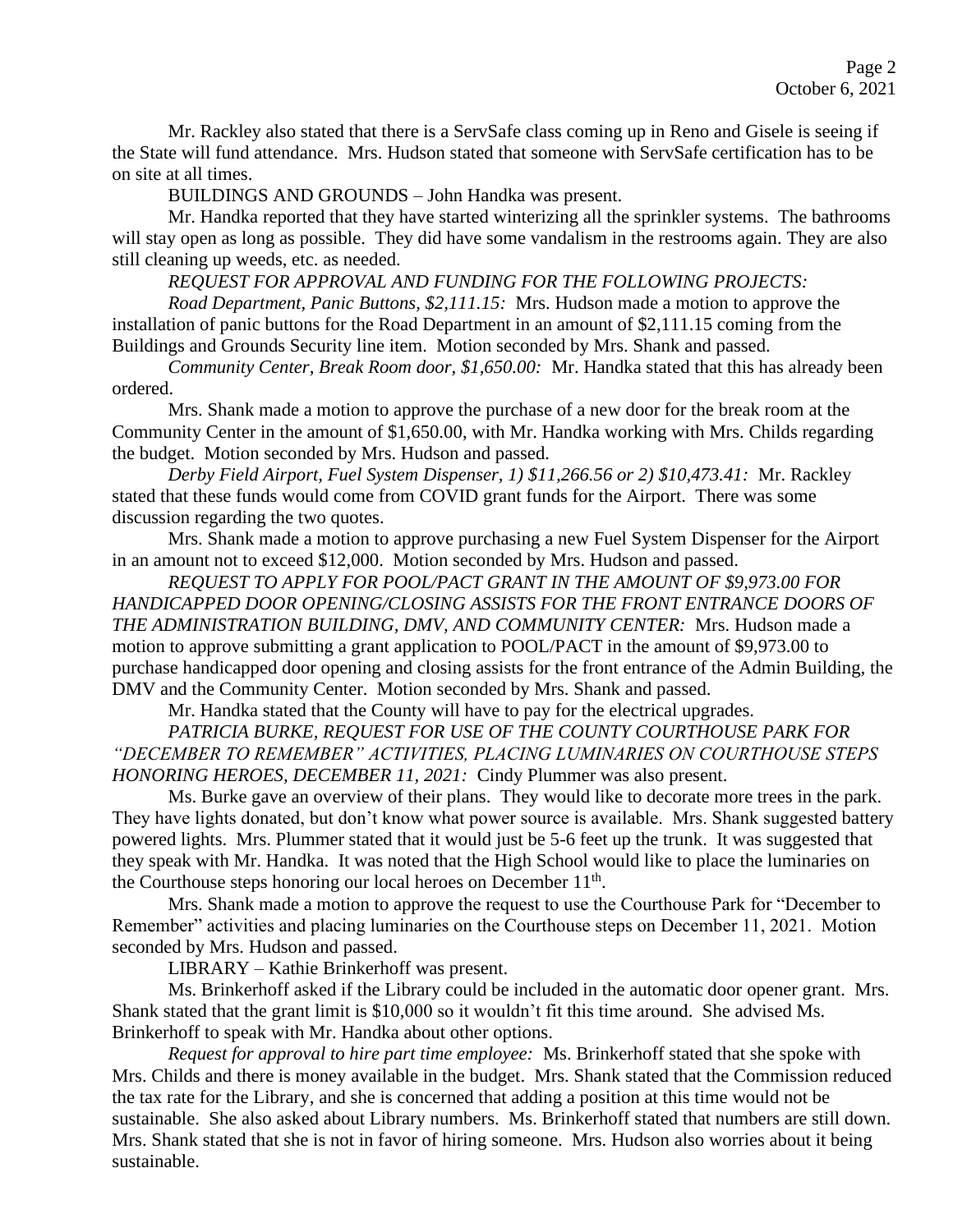Mrs. Shank made a motion to deny the request to hire a part time employee for the Library. Motion seconded by Mrs. Hudson and passed.

*Approval for Library staff to attend the ARSL (Association for Rural and Small Libraries) Conference in Reno, NV October 21-22, 2021 and closure of the Library on those dates:* It was noted that the Conference is being held at the Nugget in Sparks. All staff would attend, and expenses will be covered by a grant. Mrs. Childs stated that her office issued a check last week for this conference. Ms. Brinkerhoff stated that the County will be reimbursed.

Mrs. Hudson made a motion to approve the Library staff attending the ARSL Conference in Reno October 21-22, 2021 and closing the Library during that time. Motion seconded by Mrs. Shank and passed.

*Approval to apply for an \$838.00 LSTA Continuing Education Grant:* Ms. Brinkerhoff stated that this grant would cover the Conference expenses.

Mrs. Shank made a motion to approve applying for an \$838.00 LSTA Continuing Education Grant to cover the ARSL Conference expenses. Motion seconded by Mrs. Hudson and passed.

*Approval to apply for American Rescue Plan Grant in the amount of \$20,000.00 to digitize the entire microfilm collection and also newspaper copies:* Mrs. Shank made a motion to approve applying for an American Rescue Plan Grant in the amount of \$20,000.00 to digitize the entire microfilm collection as well as newspaper copies. Motion seconded by Mrs. Hudson and passed.

Ms. Brinkerhoff stated that the Friends of the Library are gearing up for the annual Christmas Fair. The Library is not holding Story Hour this year due to the limited space in the classroom. Mr. Shields wanted to talk to the Board about the grant process. He feels, countywide, we have gotten lax in following procedures. The grant application should go before the Board for approval before being submitted. Mr. Shields stated that the application should go to Mrs. Childs first and she will place it on the agenda for approval. There are, of course, instances where we are up against a deadline, but Mrs. Childs should still be made aware and emergency approval should be obtained.

Ms. Brinkerhoff stated that previously, if it was a grant that was ongoing, it didn't need approval every year. Mr. Shields stated every grant app needs to go to Mrs. Childs and then the Board.

PERSHING COUNTY FIRE / AMBULANCE –

*LOVELOCK FIRE/AMBULANCE:* Chief Wilcox reported that for September they had 44 calls. Chief Wilcox and Patty Bianchi met with Mrs. Wesner to work on the job description for the EMS Coordinator. The Department is still working on their CEU training. On October 18<sup>th</sup> they will be doing Firefighter I and II testing put on by the State.

*RYE PATCH:* Mr. Rackley received a written report from the Department.

*MIKE HEIDEMANN, FIRE DEPARTMENT GRANTS AND TRAINING REPORTS:* Mr. Heidemann reported that the Training Grant would have had to be turned back over as it expired on September  $22^{\text{nd}}$ ; however, he received a final extension through March  $22^{\text{nd}}$ .

Mr. Heidemann also spoke about the North Lyon Fire District. It was established before Fernley became a City.

COMMUNITY CENTER – Mrs. Hudson stated that Ms. Canales is still taking care of both the Community Center and the Senior Center facilities. Mrs. Hudson would like to see her get some comp time. Mrs. Childs stated the she is not currently putting comp time on her timecard; she is getting paid overtime.

*Cheryl Bjerke, Domestic Violence, Request for waiver of rental fees for annual Soup and Salad Dinner on October 9, 2021:* Mrs. Lusby-Angvick, former Community Center Coordinator, stated that fees are not normally waived for fundraisers.

Mrs. Shank made a motion to deny the request from Domestic Violence to waive the rental fees for their annual Soup and Salad Dinner, per the Community Center policies. Motion seconded by Mrs. Hudson and passed.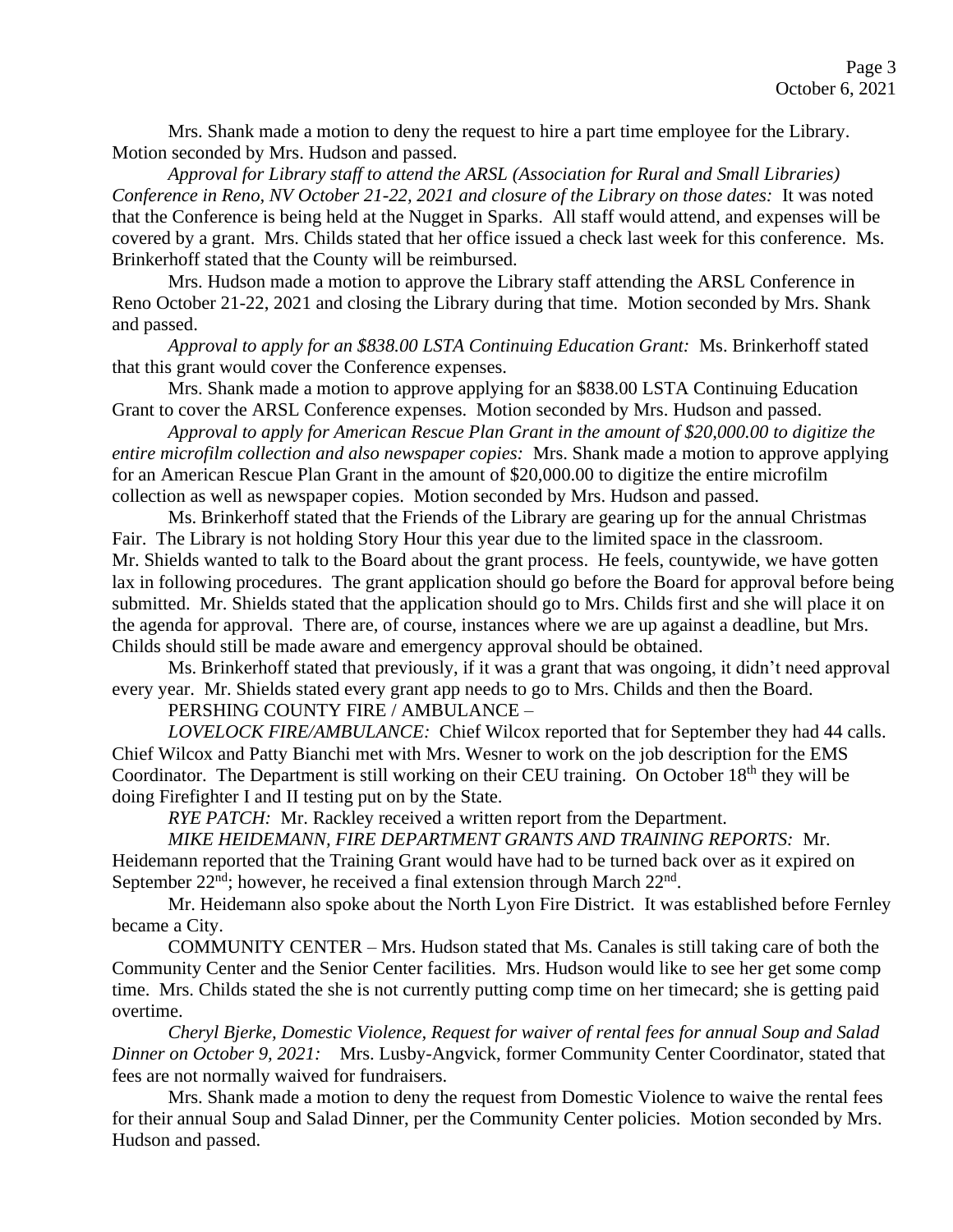Mrs. Childs stated that she has been checking the mailbox for the Community Center and is completing the vouchers. She would like to continue doing so until we know a permanent coordinator is in place.

**PLANNING & BUILDING DEPARTMENT / IMLAY WATER / PCEU:** James Evans was present.

Mr. Evans gave the Board his monthly reports. There will be a Planning Commission meeting tonight to review a Special Use Permit for the solar project and also a parcel map.

REQUEST FOR FUNDS TO ENGAGE FARR WEST ENGINEERING TO PREPARE COST FOR NEW WATER STORAGE TANK FOR THE IMLAY WATER SYSTEM – Mr. Evans stated that he emailed the Board the report from Blue Aqua Diving. The well is very clean, but there is rust on the floor at the bottom of the tank. He stated that before he speaks with Farr West the Board needs to decide if a new tank is wanted and what size. Mr. Rackley asked how we go about repairing the tank, while still serving water. Mr. Evans stated that there is a company that specializes in that and they would set up a temporary tank. Mrs. Shank thought it would be best to fix the current tank to use as a backup and purchase a new tank as well. She stated that American Recovery Funds can be used for this project. Mrs. Hudson also mentioned other grants. Mr. Evans stated that if we are looking at using grant funds, someone else needs to write and manage them - not him. Mrs. Shank asked Mr. Evans to get some quotes.

Mrs. Shank made a motion to approve engaging with Farr West Engineering to prepare cost estimates for a new water storage tank for the Imlay Water System. Motion seconded by Mrs. Hudson and passed.

APPEAL REQUEST FROM DESERT MOUNTAIN SURVEYING ON BEHALF OF BART AND PENNY WADFORD TO OVERTURN THE DECISION TO DENY THEIR PARCEL MAP APPLICATION BY THE PLANNING COMMISSION ON SEPTEMBER 1, 2021 – John Milton from Desert Mountain Surveying was present. Mr. Milton stated that the application was denied based on water availability. Mr. Milton contacted the State Water Engineer, which informed him that there are no current restrictions in Grass Valley. He also mentioned that Humboldt County has an agreement with the State Water Engineer that any parcels under 5 acres have to relinquish their water rights in order to be permitted for a domestic well.

Mrs. Hudson stated that we already know that this basin is over appropriated and the State Water Engineer would agree. She also stated that the nitrate levels are astronomical.

Mr. Rackley stated that the State Water Engineer is the one granting the permits. Maybe we should look at entering into an agreement with them as well.

Mr. Shields stated that we currently have a contract with Farr West to do a water study so we can move forward and have factual findings in order to approve or deny these requests. Mr. Shields applauded the Planning Commission; however, the findings can't be based on conjecture or feelings.

Carl Clinger stated that the County's Water Resource Plan says it is over appropriated. Mr. Shields stated that the Plan isn't concrete. The State Water Engineer has not come in and shut any of those basins down.

Mrs. Hudson made a motion to approve the request from Desert Mountain Surveying on behalf of Bart and Penny Wadford to overturn the Planning Commission's decision to deny their parcel map application based on not having sufficient findings. Motion seconded by Mrs. Shank and passed.

Mr. Wadford also spoke about some complaints that were filed. He felt he was being harassed. He is concerned that, to his knowledge, no one from the County came out and looked to see if there was any substance to the allegations. It was noted that Code Enforcement did eventually go out.

APPEAL REQUEST FROM DESERT MOUNTAIN SURVEYING ON BEHALF OF ALEXIS AND MARSHA RAJ TO OVERTURN THE DECISION TO DENY THEIR PARCELMAP BY MERGER AND RE-SUBDIVISION APPLICATION BY THE PLANNING COMMISSION ON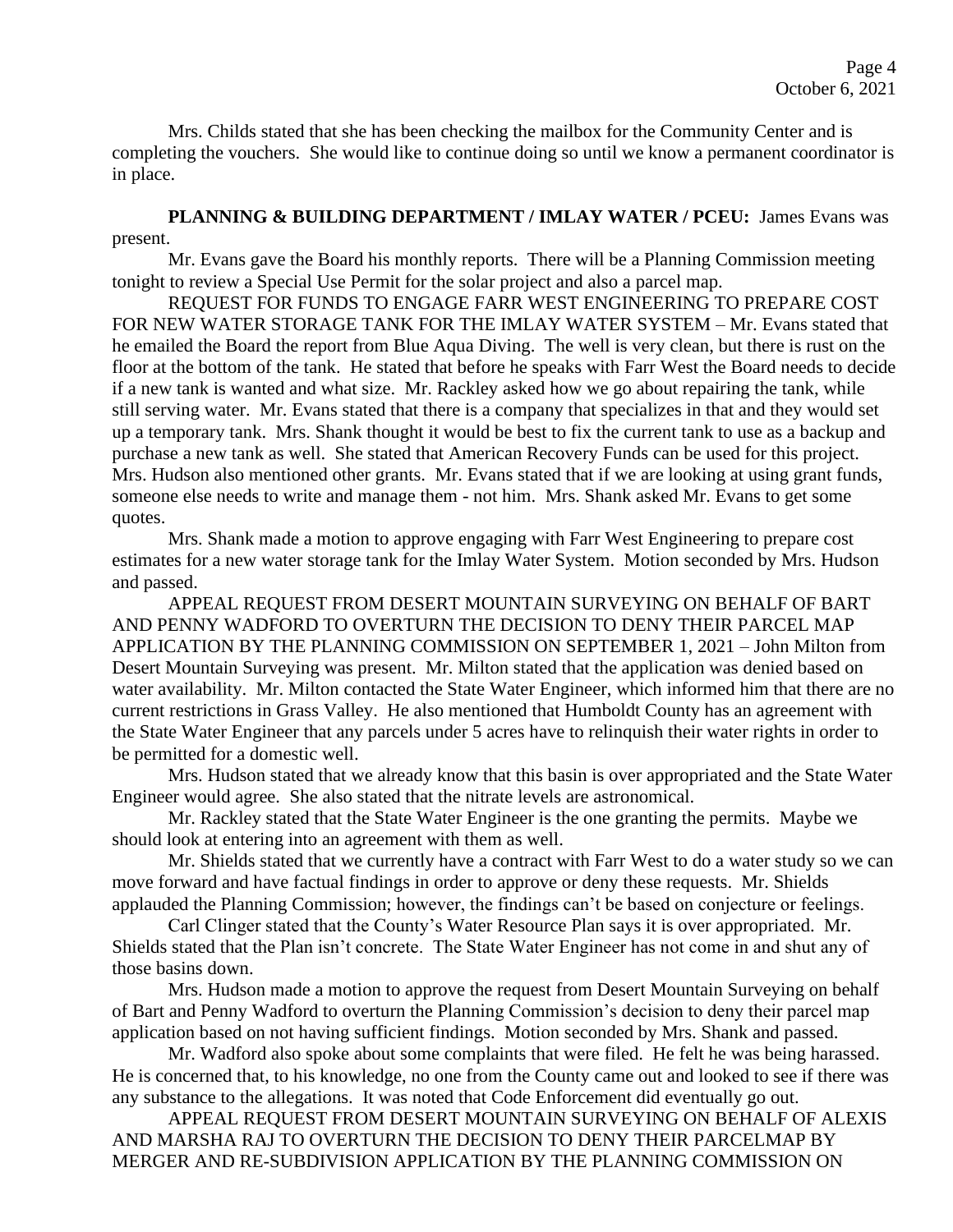SEPTEMBER 1, 2021 – Mrs. Hudson made a motion to approve the request from Desert Mountain Surveying on behalf of Alexis and Marsha Raj to overturn the Planning Commission's decision to deny their parcel map by merger and re-subdivision application based on not having sufficient findings. Motion seconded by Mrs. Shank and passed.

#### **UNCLASSIFIED DEPARTMENTS, CONT.D:**

IT DEPARTMENT – Justin Abbott was present.

Mr. Abbott reported that there were a couple outages that have since been resolved. A firewall in the Admin Building was taken out by a power outage. DMV and Voter Registration were down for approximately a week. Mr. Abbott has been working with NNIS to get all the facilities pointed at the Sheriff's Office. The NNIS project should be completed by the end of the month. Mr. Abbott has a meeting next week with Danny Bax regarding the AT&T project. He was also contacted by OSIT (Office of Science, Innovation & Technology) to schedule a meeting about Broadband. Mr. Abbott has been receiving quite a few support requests, including new equipment requests. Due to shipping delays, there is a 30-45 day lead time on receiving computer equipment.

Mrs. Hudson asked about the phone system. Mr. Abbott sent out a spreadsheet to each department for the programming.

ECONOMIC DEVELOPMENT – Heidi Lusby-Angvick was present.

Mrs. Lusby-Angvick stated that there is a Western Nevada Development District Retreat on November  $2<sup>nd</sup>$  and  $3<sup>rd</sup>$ . Mrs. Lusby-Angvick and Jan Morrison held a housing meeting in Winnemucca with several of both counties' large employers. The first reporting for the Nevada 95/80 grant is in the works currently. The Nevada US 95/I-80 Futures Conference will be held on October 28, 2021 at the Boys & Girls Club in Winnemucca. Through the current Brownfield Grant, Mrs. Lusby-Angvick applied for a technical assistance grant and they were approved for a marketing study on the Industrial Park.

PUBLIC DEFENDER – Steve Cochran was present.

Mr. Cochran reported that there has been an uptick in his case load. They received three applications for the Case Manager position. Two candidates were interviewed, and Mr. Cochran will turn over his recommendation to Mr. Shields. Mr. Cochran also stated that he received notification that no inmates will be allowed into the Jail without a negative COVID test.

### **ELECTED DEPARTMENTS:**

LACEY DONALDSON, CLERK-TREASURER – *Approval of corrections/changes to the Tax Roll:* Mrs. Donaldson didn't have anything to report and did not submit any corrections or changes to the Tax Roll.

RENE CHILDS, RECORDER-AUDITOR – Mrs. Childs gave the Board the month end reports. The Eide-Bailly Auditors are currently in house.

*Inland Business Systems, Sierra Office Concept Copy Invoices (huge increase and overages in copies):* Mrs. Childs stated that our copy fees increased over \$800 for color copies at the Courthouse. She is suggesting having Sierra Office set up a code for each department so the usage can be tracked.

LAUREEN BASSO-CERINI, ASSESSOR – *Approval of the Open Roll Log, NRS 360.250 (3), NRS 361.310 (4), NAC 361.154:* Mrs. Shank made a motion to approve the Open Roll Log per NRS 360.250 (3), NRS 361.310 (4), and NAC 361.154 as presented. Motion seconded by Mrs. Hudson and passed.

*Morgan Root, Request for approval for outside employment:* Ms. Basso-Cerini stated that Ms. Root is helping her uncle set up a new business and she has no concerns.

Mrs. Shank made a motion to approve Morgan Root's request for outside employment. Motion seconded by Mrs. Hudson and passed.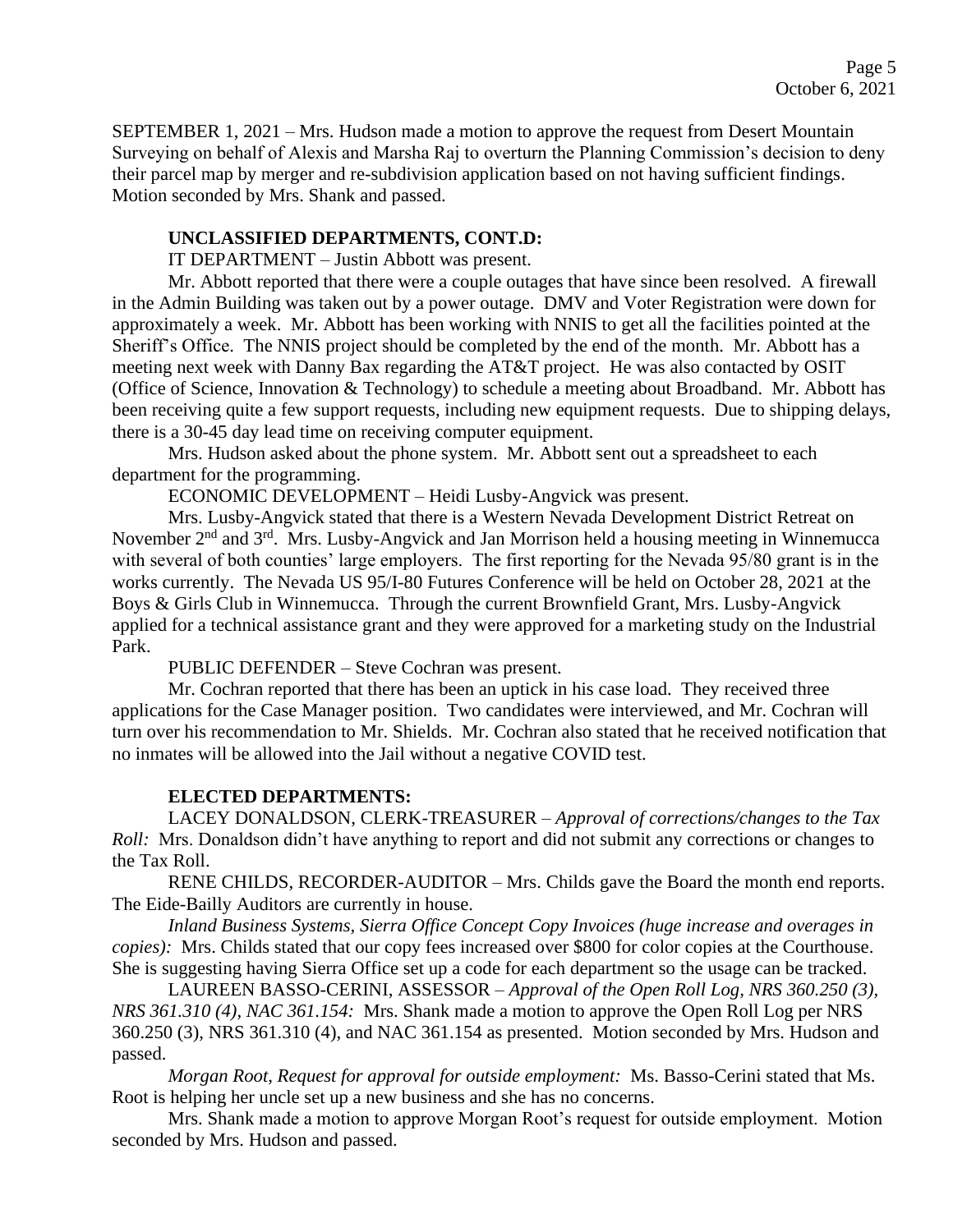BRYCE SHIELDS, DISTRICT ATTORNEY – Mr. Shields will be attending a Civil Law Conference next Wednesday through Friday. They are currently in the hiring process for the employee for the Deputy Public Guardian position funded by FCC, which closes on 10/26. This will free up staff to do the minutes for the Planning Commission. The only problem is there is no space for a new employee. Mr. Shields will be working with Mr. Abbott on rearranging the office, but would like to see a new space found for Mr. Abbott. Mrs. Shank thought that maybe the Safety office at the Annex would work. Mr. Abbott stated that if there is some storage space available, that would work until they hire additional IT staff.

**PROCLAMATIONS AND AWARDS:** ROCIO OLIVAS, 20 YEARS – Ms. Olivas was not available today, but the Board thanked her for her service.

**DERBY FIELD AIRPORT:** UPDATE – Mr. Rackley stated that he was in a meeting with other airports and was asked several times where we were at getting a courtesy car out there.

APPROVAL OF LEASE RENEWAL FROM \$3,600.00 TO \$4,800.00 AND APPROVAL OF SUBSTITUTING VTS WITH VOYAGER SPACE HOLDINGS – Mrs. Hudson made a motion to approve the lease renewal with an increase from \$3,600 to \$4,800, substituting VTS with Voyager Space Holdings. Motion seconded by Mrs. Shank and passed.

UPDATE ON FAA GRANT FOR TAXIWAY – It was noted that the County received notice that the grant has been put on hold. This does not affect the current Taxiway Planning Grant.

**UPDATE FROM EMERGENCY MANAGEMENT RELATING TO COVID-19; LIST OF PROPOSED PROJECTS, PRIORITIZING AND CHANGING/AMENDING THE PROJECTS FOR ALLOCATION OF THE COVID-19 AMERICAN RESCUE PLAN FUNDING FOR PERSHING COUNTY IN THE AMOUNT OF \$1,306,252.00:** Mrs. Shank stated that she spoke with Churchill County and they are going to use a large portion of their funding for the Sheriff's Department, which will free up funding to be used how they want. Pershing County was able to show a revenue loss of approximately \$800,000. Mrs. Shank spoke about purchasing a new ambulance. Mrs. Hudson stated that replacing the brush truck for Grass Valley should be a higher priority. Mrs. Shank spoke with Donovan Walker from the BLM. The Lovelock Department will be receiving one of their surplus units in a few months. She asked if their current unit would work for Grass Valley. Mr. Rackley stated that it will not. She stated that if Lovelock doesn't need it right away, maybe it could be diverted to Grass Valley. There is also another round of surplus units coming available in the near future.

Mr. Rackley spoke about the waterline for Derby Field. Mr. Rackley wants to see money allocated for this project. Mrs. Shank stated that they have listed \$400,000.00 for this project, but until we have actual figures and with the cost of pipe, it's not something we will do right away. Mr. Rackley is concerned that if money is not earmarked, the project will be left to the wayside. Mrs. Hudson stated that there are other issues going on in the County that should have a higher priority.

Mrs. Childs stated that we need to better document the use of these funds. The audit for the CARES funds has been unreal. She asked who is going to track these expenditures. Mrs. Shank also stated that we don't have to spend this all at once. Mrs. Hudson stated that public hearings also need to be held, so that the public has input. Mr. Shields asked why we don't have an item on the next agenda to discuss these things and make a plan.

**REPORT FROM LEGAL COUNSEL:** Mr. Shields spoke about the Indigent Defense position. Mr. Cochran extended an offer to fill that position; however, Mr. Shields was contacted by Marcie Ryba and informed that the Indigent Defense Commission must approve the applicant as well. He is trying to get the necessary information to Ms. Ryba for approval, but will also request that this person answer to the Board of Commissioners.